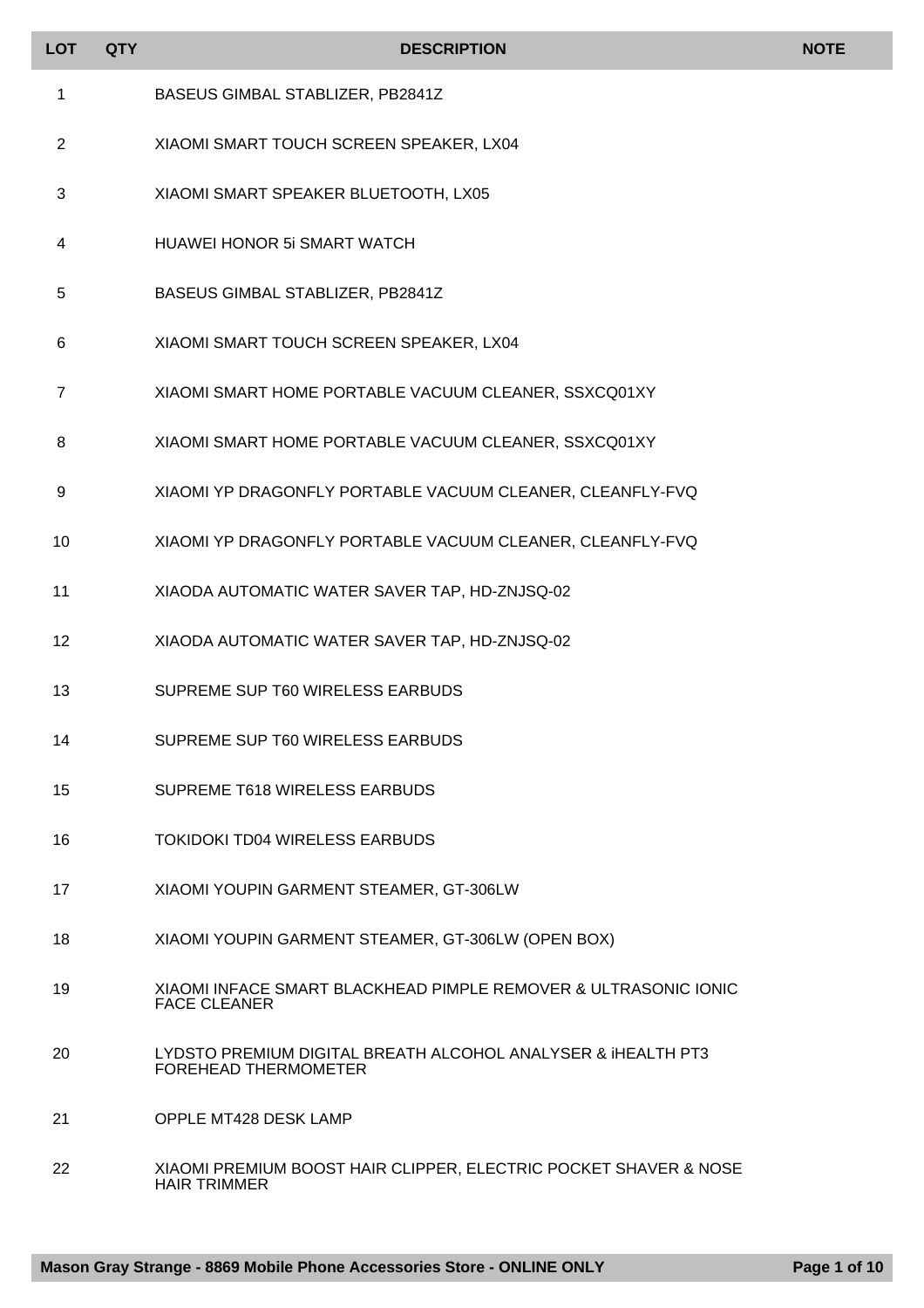| LOT | <b>QTY</b> | <b>DESCRIPTION</b>                                                                                                                                                                  | <b>NOTE</b> |
|-----|------------|-------------------------------------------------------------------------------------------------------------------------------------------------------------------------------------|-------------|
| 23  |            | XIAOMI PREMIUM BOOST HAIR CLIPPER, ELECTRIC POCKET SHAVER & NOSE<br><b>HAIR TRIMMER</b>                                                                                             |             |
| 24  |            | LED SMART MIRROR, MINI ELECTRIC POCKET SHAVER, ELECTRIC TOOTH<br><b>BRUSH, LINT REMOVER &amp; MANICURE SET</b>                                                                      |             |
| 25  |            | LED SMART MIRROR, MINI ELECTRIC POCKET SHAVER, ELECTRIC TOOTH<br><b>BRUSH, LINT REMOVER &amp; MANICURE SET</b>                                                                      |             |
| 26  |            | BASEUS GRAVITY CAR MOUNT HOLDER & SMART LIGHTS                                                                                                                                      |             |
| 27  |            | BASEUS GRAVITY CAR MOUNT HOLDER & SMART LIGHTS                                                                                                                                      |             |
| 28  |            | BASEUS GRAVITY CAR MOUNT HOLDER, LAZY WAXING MACHINE, CAR<br>ASHTRAY, CAR CHARGERS, BLIND-SPOT MIRROR & WIPER REPAIRER                                                              |             |
| 29  |            | BASEUS GRAVITY CAR MOUNT HOLDER, CAR FLASHLIGHT, LAZY WAXING<br>MACHINE, CAR ASHTRAY, MAGNETIC AIR VENT HOLDER, CAR CHARGERS,<br>BLIND-SPOT MIRROR, AIR FRESHENER & WIPER REPAIRER  |             |
| 30  |            | HUAWEI BLUETOOTH TRIPOD SELFIE STICK & UNIVERSAL SELFIE STICK                                                                                                                       |             |
| 31  |            | HUAWEI BLUETOOTH TRIPOD SELFIE STICK & UNIVERSAL SELFIE STICK                                                                                                                       |             |
| 32  |            | XIAOMI SQUARE PREMIUM BLUETOOTH SPEAKER, WIFI EXTENDER PRO &<br><b>WIRELESS MOUSE</b>                                                                                               |             |
| 33  |            | XIAOMI SQUARE PREMIUM BLUETOOTH SPEAKER, WIFI EXTENDER PRO &<br><b>WIRELESS MOUSE</b>                                                                                               |             |
| 34  |            | HUAWEI HONOR 5i SMART WATCH                                                                                                                                                         |             |
| 35  |            | TOKIDOKI TD04 WIRELESS EARBUDS                                                                                                                                                      |             |
| 36  |            | XIAOMI OFFICE PREMIUM WIRELESS KEYBOARD SET                                                                                                                                         |             |
| 37  |            | XIAOMI OFFICE PREMIUM WIRELESS KEYBOARD SET                                                                                                                                         |             |
| 38  |            | BASEUS CHARGING DESK LAMP PRO, WIRELESS ADAPTERS, BACK STICK<br>SILICONE BARD BAG, USB TO TYPE-C ADAPTER, HANDHELD FAN, ANTI-LOST<br>TRACKER, SSD ENCLOSURE & THUNDERBOLT C PRO HUB |             |
| 39  |            | BASEUS GRAVITY CAR MOUNT HOLDER, BLUETOOTH MP3 CAR CHARGER,<br>CAR AIR FRESHENER, CAR CHARGER, HANDHELD FAN, ANTI-LOST TRACKER<br>& WIPER REPAIRER                                  |             |
| 40  |            | BASEUS CAR MOUNT HOLDER, CAR CHARGER, USB TO USB-C CABLES (1m &<br>2m), DESK PHONE HOLDER & 2 x BASEUS JELLY 15W WIRELESS CHARGERS<br>$(BS-W510)$                                   |             |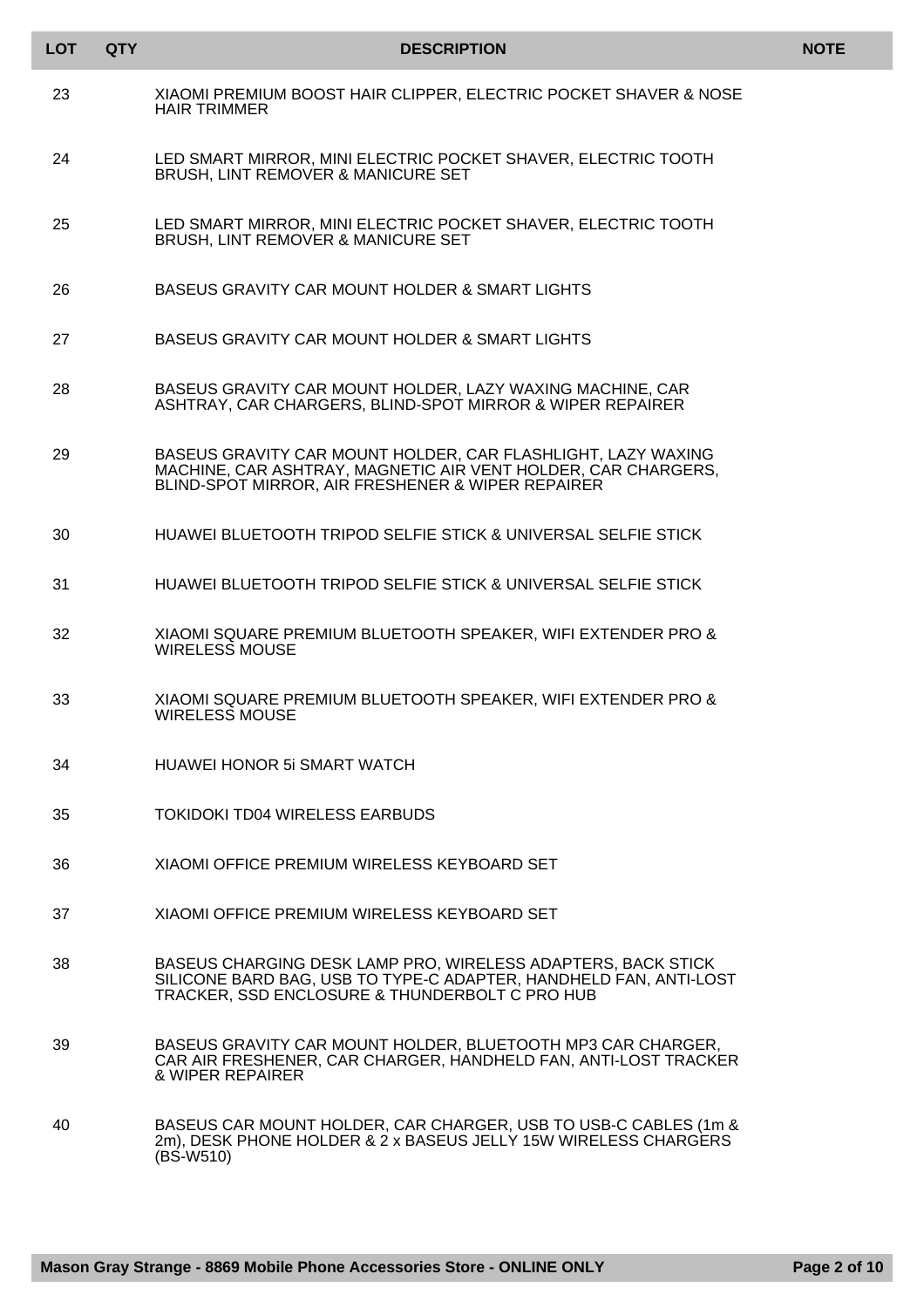| LOT | <b>QTY</b> | <b>DESCRIPTION</b>                                                                                                                                                  | <b>NOTE</b> |
|-----|------------|---------------------------------------------------------------------------------------------------------------------------------------------------------------------|-------------|
| 41  |            | BASEUS CAR MOUNT HOLDER, CAR CHARGER, USB TO USB-C CABLES (1m &<br>2m), DESK PHONE HOLDER & 2 x BASEUS JELLY 15W WIRELESS CHARGERS<br>$(BS-W510)$                   |             |
| 42  |            | BASEUS CAR MOUNT HOLDER, CAR CHARGER, USB TO USB-C CABLES (1m &<br>2m), DESK PHONE HOLDER & 2 x BASEUS JELLY 15W WIRELESS CHARGERS<br>$(BS-W510)$                   |             |
| 43  |            | BASEUS CAR MOUNT HOLDER, CAR CHARGER, USB TO USB-C CABLES (1m &<br>2m), DESK PHONE HOLDER & 2 x BASEUS JELLY 15W WIRELESS CHARGERS<br>$(BS-W510)$                   |             |
| 44  |            | BASEUS CAR MOUNT HOLDER, CAR CHARGER, USB TO USB-C CABLES (1m &<br>2m), DESK PHONE HOLDER & 2 x BASEUS JELLY 15W WIRELESS CHARGERS<br>$(BS-W510)$                   |             |
| 45  |            | BASEUS CAR MOUNT HOLDER, CAR CHARGER, USB TO USB-C CABLES (1m &<br>2m), DESK PHONE HOLDER & 2 x BASEUS JELLY 15W WIRELESS CHARGERS<br>$(BS-W510)$                   |             |
| 46  |            | XIAOMI SMART HOME UMBRELLA, INFACE PREMIUM ULTRASONIC IONIC FACE<br>CLEANER, PREMIUM SERIES 5-IN-1 ELECTRIC GRINDER, VACUUM FLASK &<br><b>LEMO CALCULATOR</b>       |             |
| 47  |            | XIAOMI PREMIUM AROMATHERAPY HUMIDIFIER NIGHT LIGHT, VACUUM<br>FLASK, STRESS RELIEVER BALL & LEMO CALCULATOR                                                         |             |
| 48  |            | XIAOMI SMART HOME PREMIUM DOOR / WINDOW SENSOR, WIFI EXTENDER<br>PRO, TEMPERATURE MONITOR, 2 x WATER SAVER TAP NOZZLES, 2 x LIGHT<br>SENSORS & 2 x MOTION DETECTORS |             |
| 49  |            | 2 x XIAOMI SMART HOME PREMIUM QUALITELL MOSQUITO BUG KILLERS                                                                                                        |             |
| 50  |            | 10 x BASEUS CAR MOUNT HOLDERS                                                                                                                                       |             |
| 51  |            | 10 x PHONE CASES, "LEATHER", SUIT APPLE IPHONE 11, 11 PRO, 11 PRO MAX                                                                                               |             |
| 52  |            | 80 x PHONE CASES, SILICONE, SUIT APPLE IPHONE 11, 11 PRO, 11 PRO MAX                                                                                                |             |
| 53  |            | 50 x PHONE CASES, SILICONE, SUIT APPLE IPHONE 12, 12 PRO, 12 PRO MAX                                                                                                |             |
| 54  |            | 50 x PHONE CASES, SILICONE, SUIT APPLE IPHONE 12, 12 PRO, 12 PRO MAX,<br>12 MINI                                                                                    |             |
| 55  |            | 40 x PHONE CASES, SILICONE, SUIT APPLE IPHONE 12, 12 PRO, 12 PRO MAX,<br>12 MINI                                                                                    |             |
| 56  |            | 65 x PHONE CASES, SILICONE, SUIT APPLE IPHONE 7/8, 7 PLUS/8PLUS                                                                                                     |             |
| 57  |            | 45 x PHONE CASES, SUIT APPLE IPHONE XS MAX, XR, 8 PLUS, 11 PRO, 12 PRO<br><b>ETC</b>                                                                                |             |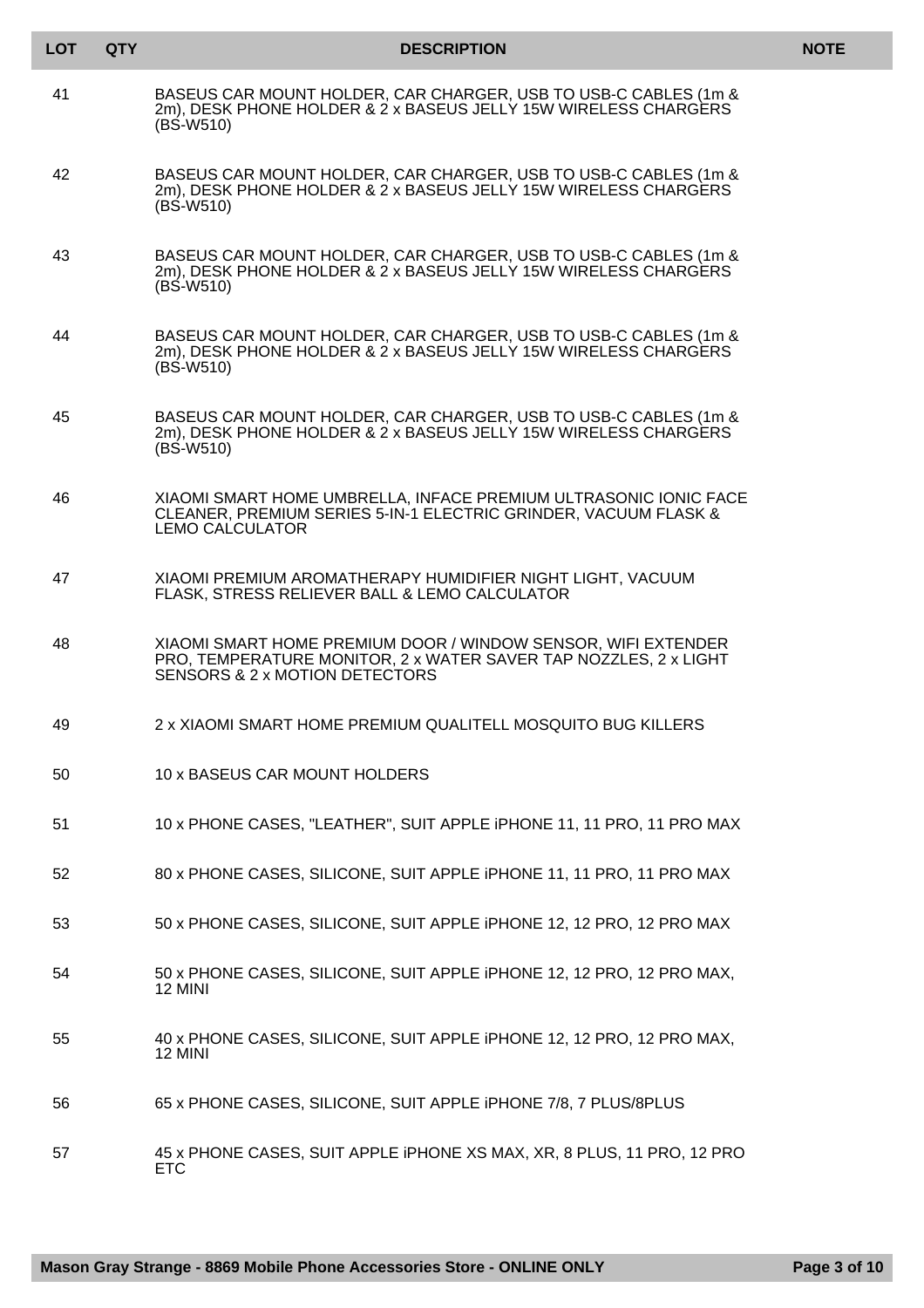| <b>LOT</b> | <b>QTY</b> | <b>DESCRIPTION</b>                                                                                                                                                                                                                                     | <b>NOTE</b> |
|------------|------------|--------------------------------------------------------------------------------------------------------------------------------------------------------------------------------------------------------------------------------------------------------|-------------|
| 58         |            | 35 x PHONE CASES, SUIT APPLE IPHONE 12 MINI, XS MAX, 12 PRO MAX ETC                                                                                                                                                                                    |             |
| 59         |            | 23 x PHONE CASES, SILICONE & "LEATHER", SUIT APPLE IPHONE 12 MINI, 12<br>PRO, 12 PRO MAX                                                                                                                                                               |             |
| 60         |            | 27 x PHONE CASES, SILICONE, SUIT APPLE IPHONE 12, 12 MINI, 12 PRO MAX                                                                                                                                                                                  |             |
| 61         |            | 34 x PHONE CASES, SILICONE & DUX DUCIS SKIN X SERIES, SUIT SAMSUNG<br>GALAXY S21, NOTE 20, S21 PLUS                                                                                                                                                    |             |
| 62         |            | 34 x PHONE CASES, SUIT SAMSUNG A71, A72, NOTE 20, A51                                                                                                                                                                                                  |             |
| 63         |            | 50 x PHONE CASES, SUIT SAMSUNG S21 PLUS, S21 ULTRA, S20, NOTE 20                                                                                                                                                                                       |             |
| 64         |            | 50 x PHONE CASES, SILICONE, SUIT SAMSUNG GALAXY S20+, S21+, NOTE 20<br>ULTRA, S20 & S21 ULTRA ETC                                                                                                                                                      |             |
| 65         |            | 50 x PHONE CASES, SILICONE, SUIT SAMSUNG NOTE 20, NOTE 20 ULTRA,<br>GALAXY S21+, S21 ULTRA ETC                                                                                                                                                         |             |
| 66         |            | 50 x PHONE CASES, SILICONE, SUIT SAMSUNG NOTE 10+, GALAXY S8+, NOTE<br>10, GALAXY S10, S9, S10e ETC                                                                                                                                                    |             |
| 67         |            | 58 x PHONE CASES, SILICONE, SUIT SAMSUNG GALAXY S8, S9+, S9, S10e,<br>NOTE 10 ETC                                                                                                                                                                      |             |
| 68         |            | 30 x PHONE CASES, SUIT SAMSUNG GALAXY A52, A72, S20 LITE, S10e, S10+,<br>NOTE 10 +, ETC                                                                                                                                                                |             |
| 69         |            | 30 x PHONE CASES, SUIT SAMSUNG GALAXY S10, 10e, S21+, S10, S20, S20<br>ULTRA, NOTE 10 ETC                                                                                                                                                              |             |
| 70         |            | 25 x PHONE CASES, SUIT SAMSUNG GALAXY S10, S21, S21+ ETC                                                                                                                                                                                               |             |
| 71         |            | BASEUS TANK GRAVITY CAR MOUNT HOLDER, WIRELESS PRESENTER, MINI-<br>CABIN CARD READER, PEAS CABLE CLIP, PEN, CAR CHARGERS, USB TO USB-<br>C CABLE, JELLY WIRELESS CHARGER, CAR MOUNT HOLDER & VERSATILE<br>PORTABLE CHARGING DATA CABLE                 |             |
| 72         |            | BASEUS TANK GRAVITY CAR MOUNT HOLDER, VERSATILE PORTABLE<br>CHARGING DATA CABLE, USB TO USB-C CABLE, JELLY WIRELESS CHARGER,<br>PEN, CAR CHARGERS, USB TO TYPE-C ADAPTER, PEAS CABLE CLIP,<br>WIRELESS PRESENTER, CAR AIR FRESHENER & CAR MOUNT HOLDER |             |
| 73         |            | XIAOMI SMART BLUETOOTH SPEAKER, SMART KITCHEN SCALE, 10" LED<br>WRITING BOARD, AROMATHERPAY HUMIDIFIER NIGHT LIGHT & VACUUM<br><b>FLASK</b>                                                                                                            |             |
| 74         |            | XIAOMI PREMIUM SERIES 5-IN-1 ELECTRIC GRINDER, INFACE SMART<br>BLACKHEAD PIMPLE REMOVER, SMART KITCHEN SCALE & 10" LED WRITING<br><b>BOARD</b>                                                                                                         |             |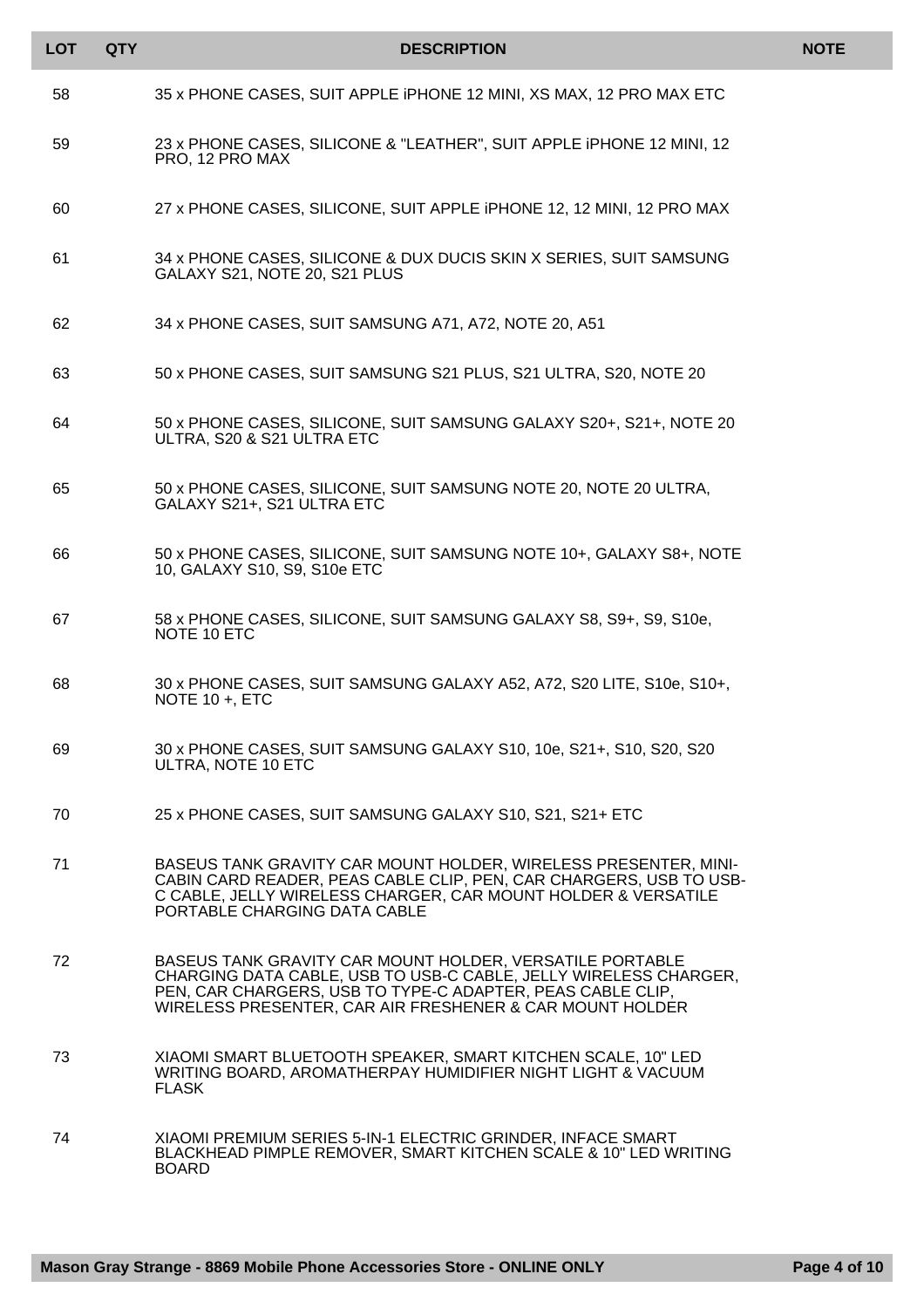| <b>LOT</b> | <b>QTY</b> | <b>DESCRIPTION</b>                                                                                             | <b>NOTE</b> |
|------------|------------|----------------------------------------------------------------------------------------------------------------|-------------|
| 75         |            | 2 x CLEANSKIN POWERBANKS (10,000mAh & 5,000mAh), 2 x USB TO USB-C<br>CABLES (1m), 2 x USB TO USB-C CABLES (2m) |             |
| 76         |            | 2 x DUX DUCIS PREMIUM UNIVERSAL STYLUS & 3 x DUX DUCIS PREMIUM MINI<br><b>EDITION UNIVERSAL STYLUS</b>         |             |
| 77         |            | 10 x USB TO LIGHTNING CABLES (1m) & 10 x USB TO LIGHTNING CABLES (2m)                                          |             |
| 78         |            | 10 x USB TO LIGHTNING CABLES (1m) & 10 x USB TO LIGHTNING CABLES (2m)                                          |             |
| 79         |            | 10 x USB TO USB-C CABLES (1m), 10 x USB TO USB-C CABLES (2m), 5 x USB TO<br>USB-MICRO CABLES (1m)              |             |
| 80         |            | 10 x USB TO USB-C CABLES (1m), 10 x USB TO USB-C CABLES (2m), 5 x USB TO<br>USB-MICRO CABLES (1m)              |             |
| 81         |            | 10 x BASEUS USB TO USB-C CABLES (1m)                                                                           |             |
| 82         |            | 5 x BASEUS USB TO USB-C CABLES (2m)<br>5 x BASEUS USB TO USB-C CABLES (1m)                                     |             |
| 83         |            | 10 x BASEUS USB TO LIGHTNING CABLES (1m)<br>10 x BASEUS USB-C TO LIGHTNING CABLES (1m)                         |             |
| 84         |            | 20 x BASEUS USB-C TO LIGHTNING CABLES (2m)                                                                     |             |
| 85         |            | 50 x ASST USB TO USB-C, USB TO LIGHTNING & USB-C TO LIGHTNING CABLES,<br>1m & 2m                               |             |
| 86         |            | 15 x PHONE CASES, OTTER BOX, SUIT APPLE IPHONE 12 MINI, 12, 12 PRO                                             |             |
| 87         |            | 4 x PHONE CASES, OTTER BOX, SUIT APPLE IPHONE 13 PRO & 1 x SCREEN<br><b>PROTECTOR</b>                          |             |
| 88         |            | 10 x PHONE CASES, OTTER BOX, SUIT APPLE IPHONE 12, 12 PRO, 12 PRO MAX                                          |             |
| 89         |            | 10 x PHONE CASES, OTTER BOX, SUIT APPLE IPHONE 12, 12 PRO, 12 PRO MAX                                          |             |
| 90         |            | 9 x PHONE CASES, OTTER BOX, SUIT APPLE IPHONE 12, 12 PRO, 11 PRO MAX<br>& 1 x SCREEN PROTECTOR                 |             |
| 91         |            | 10 x PHONE CASES, OTTER BOX, SUIT APPLE IPHONE XR, X/Xs, Xs MAX                                                |             |
| 92         |            | 10 x PHONE CASES, OTTER BOX, SUIT SAMSUNG GALAXY S21 ULTRA, S21+,<br>S21                                       |             |
| 93         |            | 10 x PHONE CASES, OTTER BOX, SUIT SAMSUNG GALAXY S21 ULTRA, S21+,<br>S21                                       |             |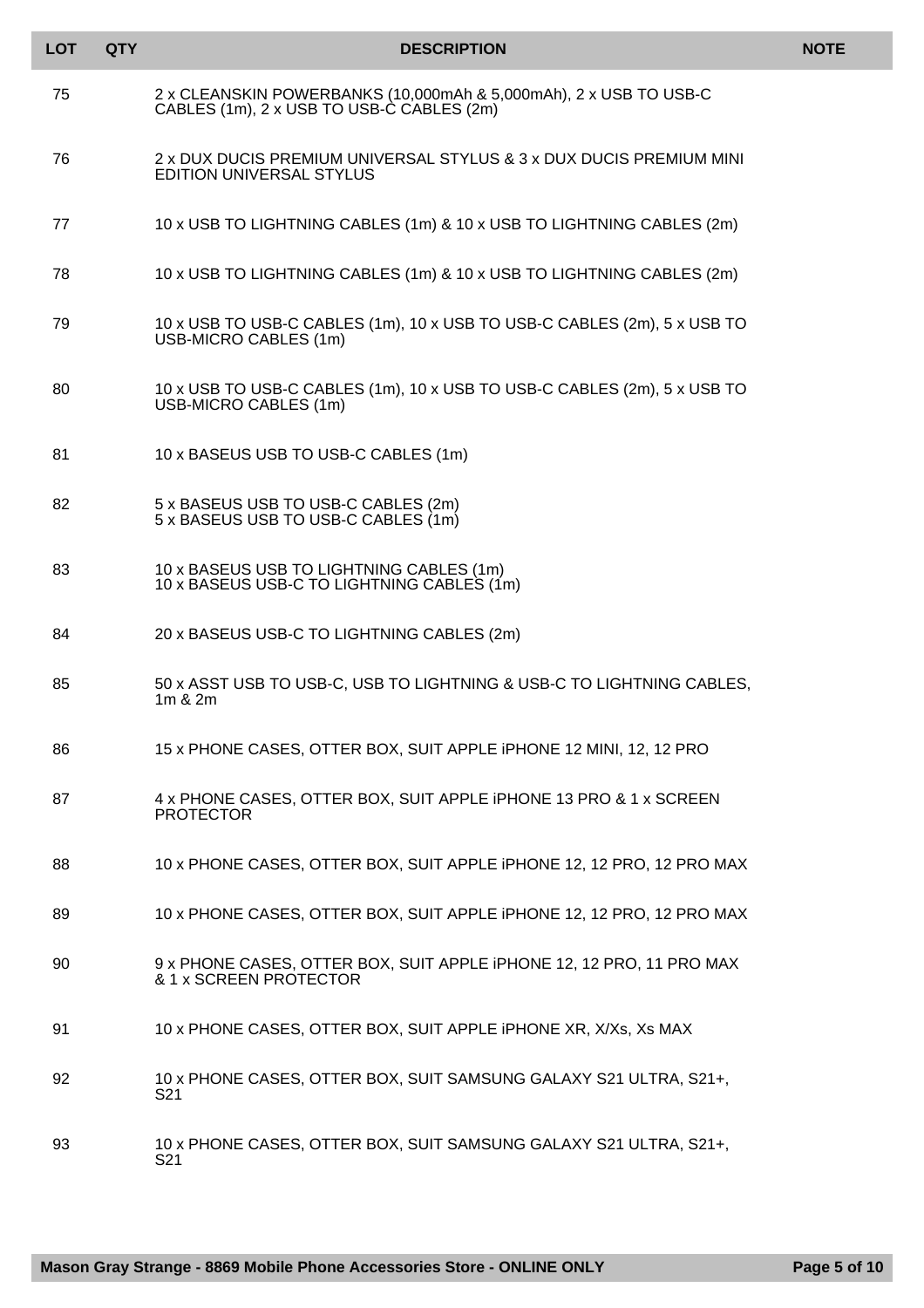| <b>LOT</b> | <b>QTY</b> | <b>DESCRIPTION</b>                                                                                               | <b>NOTE</b> |
|------------|------------|------------------------------------------------------------------------------------------------------------------|-------------|
| 94         |            | 15 x PHONE CASES, OTTER BOX, SUIT SAMSUNG GALAXY S20+, S20 ULTRA,<br>NOTE 20 ULTRA                               |             |
| 95         |            | 6 x PHONE CASES, EFM, SUIT APPLE IPHONE 13 & 20 x SCREEN PROTECTORS,<br>SUIT APPLE IPHONE 13 PRO MAX, 11 PRO MAX |             |
| 96         |            | 15 x PHONE CASES, "LEATHER" FOLIO, SUIT APPLE IPHONE 12 PRO MAX, 12,<br>12 PRO, 11, 11 PRO, 11 PRO MAX           |             |
| 97         |            | 15 x PHONE CASES, "LEATHER" FOLIO, SUIT APPLE IPHONE 12 PRO MAX, 12,<br><b>12 PRO</b>                            |             |
| 98         |            | 10 x PHONE CASES, UAG, SUIT APPLE IPHONE 11 PRO, XR, 12 PRO MAX, 12<br>MINI, 12 PRO                              |             |
| 99         |            | 10 x PHONE CASES, UAG, SUIT APPLE IPHONE 11, XS MAX, 12 PRO MAX                                                  |             |
| 100        |            | 10 x PHONE CASES, UAG, SUIT APPLE IPHONE 11 PRO MAX, XS, 12 PRO, 12<br><b>MINI</b>                               |             |
| 101        |            | 36 x PHONE CASES, BASEUS CLEAR, SUIT APPLE IPHONE 12 MINI, 12, 12 PRO,<br>12 PRO MAX & 5 x SCREEN PROTECTORS     |             |
| 102        |            | 10 x PHONE CASES, OTTER BOX, SUIT APPLE IPHONE 12, 12 PRO                                                        |             |
| 103        |            | 13 x PHONE CASES, OTTER BOX, SUIT APPLE IPHONE 12, 12 PRO, 12 PRO<br>MAX, 11, X/Xs, XR                           |             |
| 104        |            | 20 x PHONE CASES, SILICONE, SUIT APPLE IPHONE 12 PRO MAX, 12, 12 PRO                                             |             |
| 105        |            | 20 x PHONE CASES, SILICONE & "LEATHER", SUIT APPLE IPHONE 12 PRO MAX,<br>12, 12 PRO                              |             |
| 106        |            | 10 x PHONE CASES, EFM, SUIT APPLE IPHONE 12 PRO MAX & 10 x SCREEN<br><b>PROTECTORS</b>                           |             |
| 107        |            | 25 x PHONE CASES, UAG & YOLO, SUIT APPLE IPHONE 11 PRO, 12 PRO MAX,<br>11, 12, 11 PRO MAX                        |             |
| 108        |            | QTY ASST PHONE CASES & SCREEN PROTECTORS, SUIT APPE IPHONE 12<br>PRO MAX, 12 MINI, 12, 13, 13 PRO ETC            |             |
| 109        |            | 5 x SUP GAME BOX, 400 IN 1, HAND HELD RETRO GAMING                                                               |             |
| 110        |            | 4 x ASST MARVEL WIRELESS EAR BUDS<br>$(1 x$ OPEN BOX)                                                            |             |
| 111        |            | 7 x TABLET CASES, CLEANSKIN & DUX DUCIS TOBY SERIES, SUIT APPLE IPAD<br>PRO 12.9" (2020) & iPAD PRO 11 (2021)    |             |
| 112        |            | 8 x TABLET CASES, SILICON FOLIO, SUIT APPLE IPAD PRO 12                                                          |             |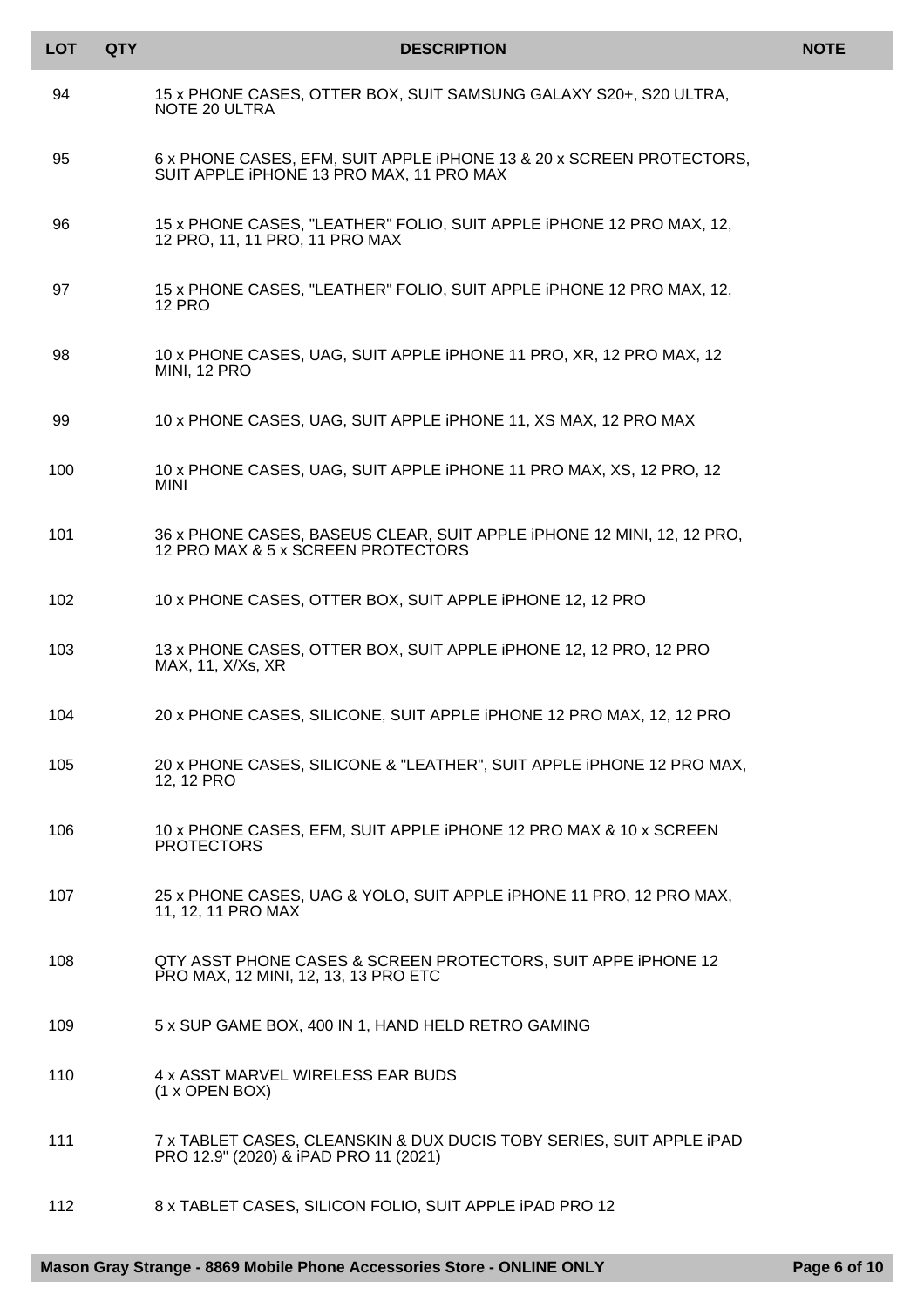| <b>LOT</b> | <b>QTY</b> | <b>DESCRIPTION</b>                                                                                               | <b>NOTE</b> |
|------------|------------|------------------------------------------------------------------------------------------------------------------|-------------|
| 113        |            | 8 x TABLET CASES, SILICON FOLIO, SUIT APPLE IPAD PRO 12                                                          |             |
| 114        |            | 8 x TABLET CASES, SILICON FOLIO, SUIT APPLE IPAD PRO 11                                                          |             |
| 115        |            | 8 x TABLET CASES, SILICON FOLIO, SUIT APPLE IPAD PRO 11                                                          |             |
| 116        |            | 15 x TABLET CASES, SILICON FOLIO, SUIT APPLE IPAD AIR 4                                                          |             |
| 117        |            | 12 x TABLET CASES, SILICON FOLIO, SUIT APPLE IPAD AIR 4                                                          |             |
| 118        |            | 15 x TABLET CASES, SILICON FOLIO, SUIT APPLE IPAD AIR 3                                                          |             |
| 119        |            | 16 x TABLET CASES, SILICON FOLIO, SUIT APPLE IPAD MINI 5                                                         |             |
| 120        |            | 15 x TABLET CASES, SILICON FOLIO, SUIT APPLE IPAD 8 / 7                                                          |             |
| 121        |            | 15 x TABLET CASES, SILICON FOLIO, SUIT APPLE IPAD 8 / 7                                                          |             |
| 122        |            | 15 x TABLET CASES, SILICON FOLIO, SUIT APPLE IPAD 9.7 INCH                                                       |             |
| 123        |            | 15 x TABLET CASES, SILICON FOLIO, SUIT APPLE IPAD 9.7 INCH                                                       |             |
| 124        |            | QTY ASST DUMMY TABLETS, PHONES & WATCHES FOR DISPLAY USE                                                         |             |
| 125        |            | 12 x TABLET CASES, SILICON FOLIO, SUIT APPLE IPAD MINI                                                           |             |
| 126        |            | 6 x TABLET CASES, SUIT APPLE IPAD 9.7 INCH, 10.2 INCH                                                            |             |
| 127        |            | 70 x GEL PENS                                                                                                    |             |
| 128        |            | 8 x BASEUS CAR MOUNT HOLDERS                                                                                     |             |
| 129        |            | 10 x PHONE CASES, "LEATHER" FOLIO, SUIT APPLE IPHONE XS, X, XS MAX, XR                                           |             |
| 130        |            | 11 x PHONE CASES, SUIT APPLE IPHONE 12, 12 PRO, 12 PRO MAX, 11, 11 PRO<br><b>MAX &amp; QTY SCREEN PROTECTORS</b> |             |
| 131        |            | 16 x WATCH BANDS, UAG, SUIT APPLE WATCH 40mm/38mm                                                                |             |
| 132        |            | 2 x WATCH BANDS, CASE MATE LINKED, SUIT APPLE WATCH 42-44mm                                                      |             |
| 133        |            | 16 x WATCH BANDS, UAG, SUIT APPLE WATCH 44mm/42mm, RUGGED CASES &<br><b>QTY SCREEN PROTECTORS</b>                |             |
| 134        |            | 11 x WATCH BANDS, UAG, SUIT APPLE WATCH 40mm/38mm, 44mm/42mm                                                     |             |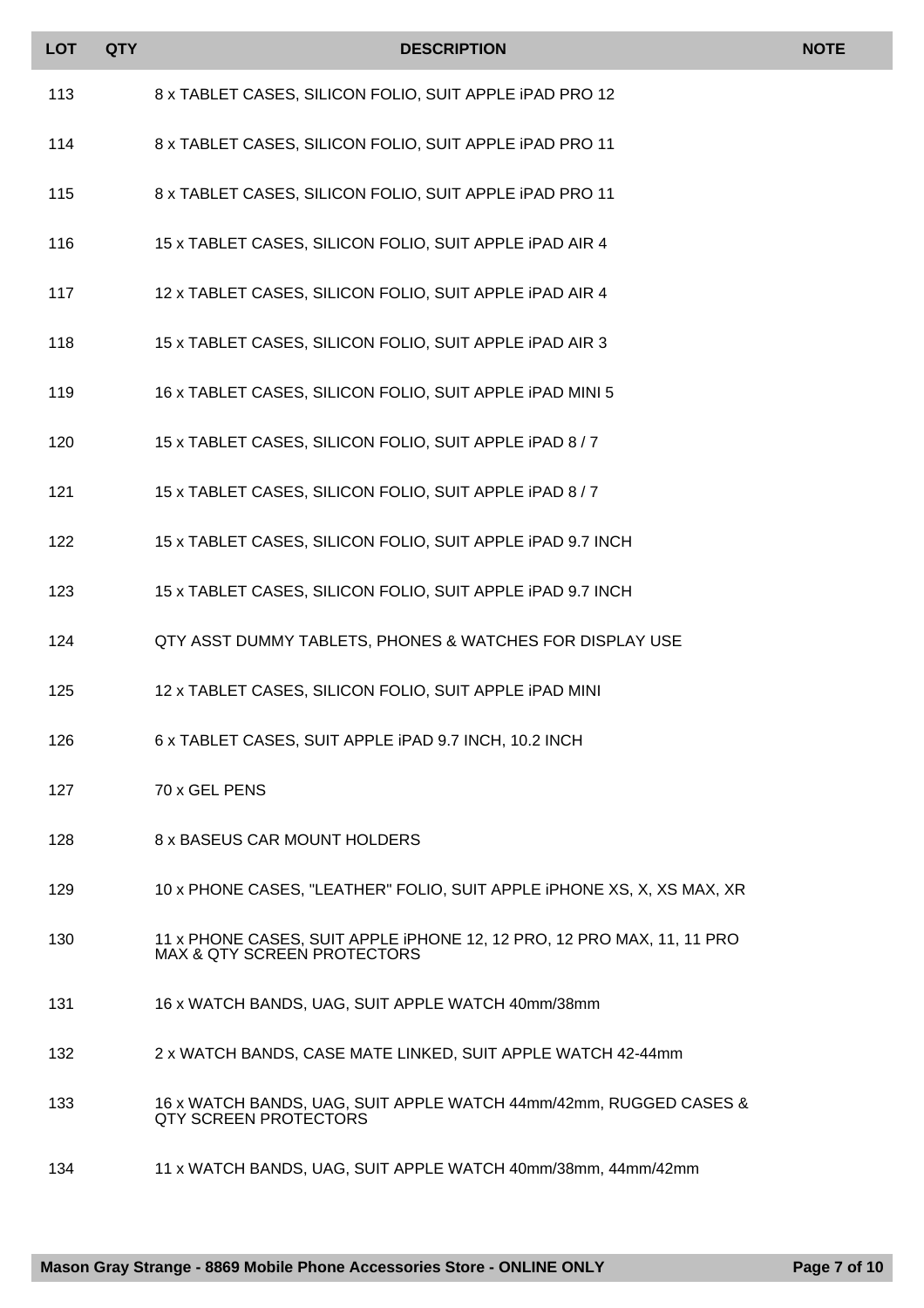| <b>LOT</b> | <b>QTY</b> | <b>DESCRIPTION</b>                                                                                                                                                                                  | <b>NOTE</b> |
|------------|------------|-----------------------------------------------------------------------------------------------------------------------------------------------------------------------------------------------------|-------------|
| 135        |            | 18 x PHONE CASES, SUIT SAMSUNG GALAXY S21, S10, NOTE 20, S20                                                                                                                                        |             |
| 136        |            | 9 x WATCH BANDS, LUX DUCIS "LEATHER", SUIT APPLE WATCH 40mm/38mm,<br>44mm/42mm                                                                                                                      |             |
| 137        |            | 28 x WATCH BANDS, SUIT APPLE WATCH                                                                                                                                                                  |             |
| 138        |            | 5 x PHONE CASES, EFM, SUIT SAMSUNG GALAXY S21, S21 ULTRA & LARGE<br><b>QTY SCREEN PROTECTORS</b>                                                                                                    |             |
| 139        |            | 25 x PHONE CASES, OTTER BOX, UAG ETC, SUIT APPLE IPHONE SE, 7, 8, 7<br>PLUS, 8 PLUS & QTY SCREEN PROTECTORS                                                                                         |             |
| 140        |            | 25 x PHONE CASES, OTTER BOX, UAG ETC, SUIT APPLE IPHONE SE, 7, 8, 7<br>PLUS, 8 PLUS & QTY SCREEN PROTECTORS                                                                                         |             |
| 141        |            | 50 x PHONE CASES, SILICONE, SUIT APPLE IPHONE XS MAX, X, XS, XR                                                                                                                                     |             |
| 142        |            | 90 x PHONE CASES, SILICONE, SUIT APPLE IPHONE XR, XS MAX                                                                                                                                            |             |
| 143        |            | 25 x PHONE CASES, SUIT APPLE IPHONE 12 MINI, 11, 12 PRO, 11 PRO, 12 PRO<br>MAX                                                                                                                      |             |
| 144        |            | 40 x PHONE CASES, SILICONE, SUIT APPLE IPHONE 12 MINI, 11, 11 PRO, 11<br>PRO MAX                                                                                                                    |             |
| 145        |            | QTY ASST POP SOCKETS                                                                                                                                                                                |             |
| 146        |            | QTY ASST LENS PROTECTORS, SECURE HOLDERS FOR AIRTAGS, CARD<br><b>WALLETS ETC</b>                                                                                                                    |             |
| 147        |            | 1 x SONY BDP-S1700 BLU-RAY PLAYER (REGION 1)<br>2 x SONY DVP-SR210P DVD PLAYERS (REGION 1)<br>2 x RCA PROJECTORS<br>1 x LOGITECH Z313 SPEAKER SYSTEM<br>(NOTE: ALL AMERICAN AC PLUGS)<br>(OPEN BOX) | NO GST      |
| 148        |            | 10 x PHONE CASES, OTTER BOX, SUIT APPLE IPHONE 11 PRO, 11 PRO MAX<br>(OPEN BOX)                                                                                                                     | NO GST      |
| 149        |            | 10 x PHONE CASES, OTTER BOX, SUIT APPLE IPHONE 11 PRO, 11 PRO MAX<br>(OPEN BOX)                                                                                                                     | NO GST      |
| 150        |            | 28 x PHONE CASES, OTTER BOX, SUIT APPLE IPHONE X, XS, 6, 6S, 7, 8<br>(OPEN BOX)                                                                                                                     | NO GST      |
| 151        |            | LARGE QTY PHONE CASES, OTTER BOX, SUIT SAMSUNG GALAXY S9, A50,<br>S9+, MOTO G, ETC<br>(OPEN BOX)                                                                                                    | NO GST      |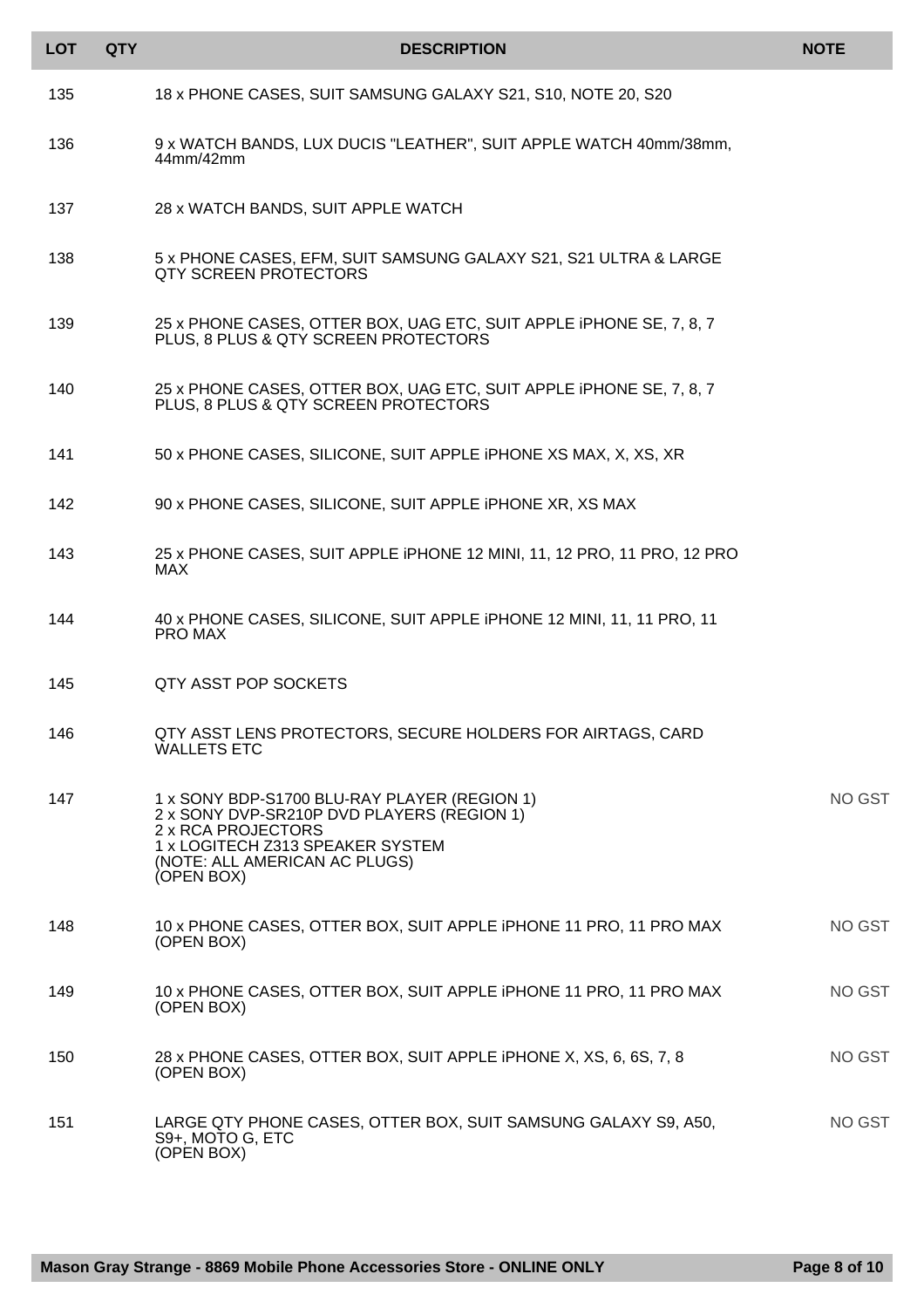| <b>LOT</b> | <b>QTY</b> | <b>DESCRIPTION</b>                                                                                                                                                                                                                                                                                                                                                                                                                          | <b>NOTE</b> |
|------------|------------|---------------------------------------------------------------------------------------------------------------------------------------------------------------------------------------------------------------------------------------------------------------------------------------------------------------------------------------------------------------------------------------------------------------------------------------------|-------------|
| 152        |            | 8 x PHONE CASES, CASE MATE & EFM, SUIT APPLE IPHONE 12 PRO MAX, 12,<br><b>12 PRO</b>                                                                                                                                                                                                                                                                                                                                                        |             |
| 153        |            | 50+ WATCH BANDS, SUIT APPLE WATCH 40mm/38mm, 44mm/42mm                                                                                                                                                                                                                                                                                                                                                                                      |             |
| 154        |            | 50+ WATCH BANDS, SUIT APPLE WATCH 40mm/38mm, 44mm/42mm                                                                                                                                                                                                                                                                                                                                                                                      |             |
| 155        |            | LARGE QTY ASST PHONE SCREEN PROTECTORS, SUIT APPLE IPHONE 11 PRO<br>MAX, SE2, 12, 12 PRO, 12 PRO MAX ETC                                                                                                                                                                                                                                                                                                                                    |             |
| 156        |            | LARGE QTY ASST PHONE SCREEN PROTECTORS, SUIT APPLE IPHONE 12<br>MINI, 7, 8, SE2                                                                                                                                                                                                                                                                                                                                                             |             |
| 157        |            | LARGE QTY ASST PHONE SCREEN PROTECTORS, SUIT APPLE IPHONE 12<br>PRO, 12 PRO MAX, 11 PRO, SE2, 8 PLUS, 7 PLUS                                                                                                                                                                                                                                                                                                                                |             |
| 158        |            | LARGE QTY PHONE CASES, SILICON, SUIT APPLE IPHONE 6 PLUS, 6 ETC                                                                                                                                                                                                                                                                                                                                                                             |             |
| 159        |            | LARGE QTY TABLET CASES, SUIT APPLE IPAD AIR 3, PRO 10.5 INCH, IPAD 8/7<br><b>ETC</b>                                                                                                                                                                                                                                                                                                                                                        |             |
| 160        |            | LARGE QTY PHONE CASES, ASST<br>(MOST NO PACKAGING)                                                                                                                                                                                                                                                                                                                                                                                          |             |
| 161        |            | LARGE QTY EARBUD CASES, SUIT APPLE AIRPODS                                                                                                                                                                                                                                                                                                                                                                                                  |             |
| 162        |            | LARGE QTY EARBUD CASES, SUIT APPLE AIRPODS                                                                                                                                                                                                                                                                                                                                                                                                  |             |
| 163        |            | QTY ASST PHONE ACCESSORIES, CASES, SCREEN PROTECTORS, CAR<br>CHARGER, ETC                                                                                                                                                                                                                                                                                                                                                                   |             |
| 164        |            | LARGE QTY ASST PHONE & TABLET SCREEN PROTECTORS & PARTS                                                                                                                                                                                                                                                                                                                                                                                     |             |
| 165        |            | 2 x PALLETS ASST NEW OFFICE STATIONERY SUPPLIES INC. FOOT REST,<br>MONITOR RISER, RING BINDERS, BINDING COMBS, ETC                                                                                                                                                                                                                                                                                                                          |             |
| 167        |            | SHOP FITOUT COMPRISING<br>1 x SHELF UNIT, 1 x MAGAZINE SHELF UNIT, 1 x BAR HOOK DISPLAY UNIT & 1 x<br>PHONE COVER DISPLAY UNIT, EACH 200 x 168cm WITH LED LIGHTING (SOME<br>CABLES CUT) & BOTTOM MOUNT STORAGE DRAWER UNITS,<br>2 x TABLES (160 x 80cm), 2 x TABLES WITH UNDERBENCH BAR HOOKS &<br>SHELVES (160 x 80cm),<br>1 x RECEPTION DESK (300 x 60cm), 2 x OFFICE CHAIRS & 4 x STOOLS<br>(COLLECTION BY APPOINTMENT - FROM 25/5/2022) |             |
| 168        |            | POS CASH DRAWER, BARCODE SCANNER, EPSON DOCKET PRINTER, DYMO<br>LABEL PRINTER, ARLO CAMERA SYSTEM (INCOMPLETE)                                                                                                                                                                                                                                                                                                                              |             |
| 169        |            | 3D PRINTER (UNKNOWN CONDITION), HEATGUN, DIGITAL ULTRASONIC<br>CLEANER, BOX OF NON-COMPLIANT POWER BOARDS                                                                                                                                                                                                                                                                                                                                   |             |
| 170        |            | KARCHER WD 2 PREMIUM WET & DRY VACUUM CLEANER                                                                                                                                                                                                                                                                                                                                                                                               |             |